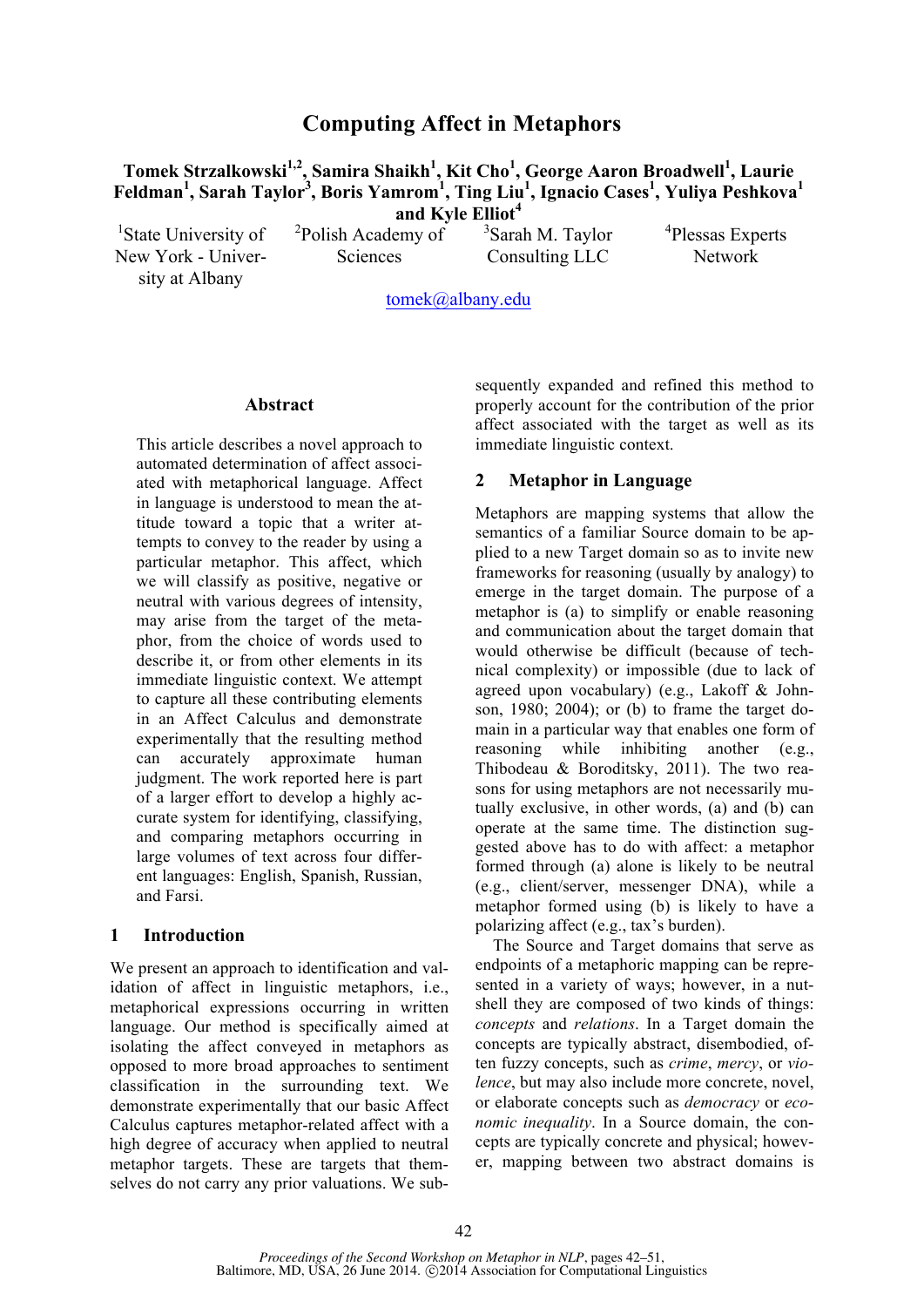also possible. (E.g., *crime* may be both a target and a source domain.)

The *relations* of interest are those that operate between the concepts within a Source domain and can be "borrowed" to link concepts within the Target domain, e.g., "Crime(TARGET) *spread to*(RELATION) previously safe areas" may be borrowing from a DISEASE or a PARASITE source domain.

### **3 Related Research: metaphor detection**

Most current research on metaphor falls into three groups: (1) theoretical linguistic approaches (as defined by Lakoff & Johnson, 1980; and their followers) that generally look at metaphors as abstract language constructs with complex semantic properties; (2) quantitative linguistic approaches (e.g., Charteris-Black, 2002; O'Halloran, 2007) that attempt to correlate metaphor semantics with their usage in naturally occurring text but generally lack robust tools to do so; and (3) social science approaches, particularly in psychology and anthropology that seek to explain how people produce and understand metaphors in interaction, but which lack the necessary computational tools to work with anything other than relatively isolated examples.

In computational investigations of metaphor, knowledge-based approaches include MetaBank (Martin, 1994), a large knowledge base of metaphors empirically collected. Krishnakumaran and Zhu (2007) use WordNet (Felbaum, 1998) knowledge to differentiate between metaphors and literal usage. Such approaches entail the existence of lexical resources that may not always be present or satisfactorily robust in different languages. Gedigan et al. (2006) identify a system that can recognize metaphor; however their approach is only shown to work in a narrow domain (*The Wall Street Journal*, for example).

Computational approaches to metaphor (largely AI research) to date have yielded only limited scale, often hand designed systems (Wilks, 1975; Fass, 1991; Martin, 1994; Carbonell, 1980; Feldman & Narayan, 2004; Shutova & Teufel, 2010; inter alia, also Shutova, 2010b for an overview). Baumer et al. (2010) used semantic role labels and typed dependency parsing in an attempt towards computational metaphor identification. However, they describe their own work as an initial exploration and hence, inconclusive. Shutova et al. (2010a) employ an unsupervised method of metaphor identification using nouns and verb clustering to automatically impute metaphoricity in a large corpus using an annotated training corpus of metaphors as seeds. Their method relies on annotated training data, which is difficult to produce in large quantities and may not be easily generated in different languages. Several other similar approaches were recently reported at the Meta4NLP<sup>1</sup> workshop, e.g., (Mohler et al., 2013; Wilks et al., 2013; Hovy et al., 2013).

Most recently, a significantly different approach to metaphor understanding based on lexical semantics and discourse analysis was introduced by Strzalkowski et al. (2013). Space constraints limit our discussion about their work in this article, however in the foregoing, our discussion is largely consistent with their framework.

## **4 Affect in Metaphors**

Affect in language is understood to mean the attitude toward a topic that a speaker/writer attempts to convey to the reader or audience via text or speech (van der Sluis and Mellish 2008). It is expressed through multiple means, many of which are unrelated to metaphor. While affect in text is often associated, at least in theory, with a variety of basic emotions (anger, fear, etc.), it is generally possible to classify the set of possible affective states by polarity: positive, negative, and sometimes neutral. Affect is also considered to have a graded strength, sometimes referred to as intensity.

Our approach to affect in metaphor has been vetted not only by our core linguistic team but also by an independent team of linguist-analysts with whom we work to understand metaphor across several language-culture groups. Our research continues to show no difficulties in comprehension or disagreement across languages concerning the concept of linguistic affect, of its application to metaphor, and of its having both polarity and intensity.

### **5 Related Research: sentiment and affect**

There is a relatively large volume of research on sentiment analysis in language (Kim and Hovy, 2004; Strapparava and Mihalcea, 2007; Wiebe and Cardie, 2005; inter alia) that aim at detecting polarity of text, but is not specifically concerned with metaphors. A number of systems were developed to automatically extract writer's senti-

<sup>&</sup>lt;sup>1</sup> The First Workshop on Metaphor in NLP. http://aclweb.org/anthology//W/W13/W13-09.pdf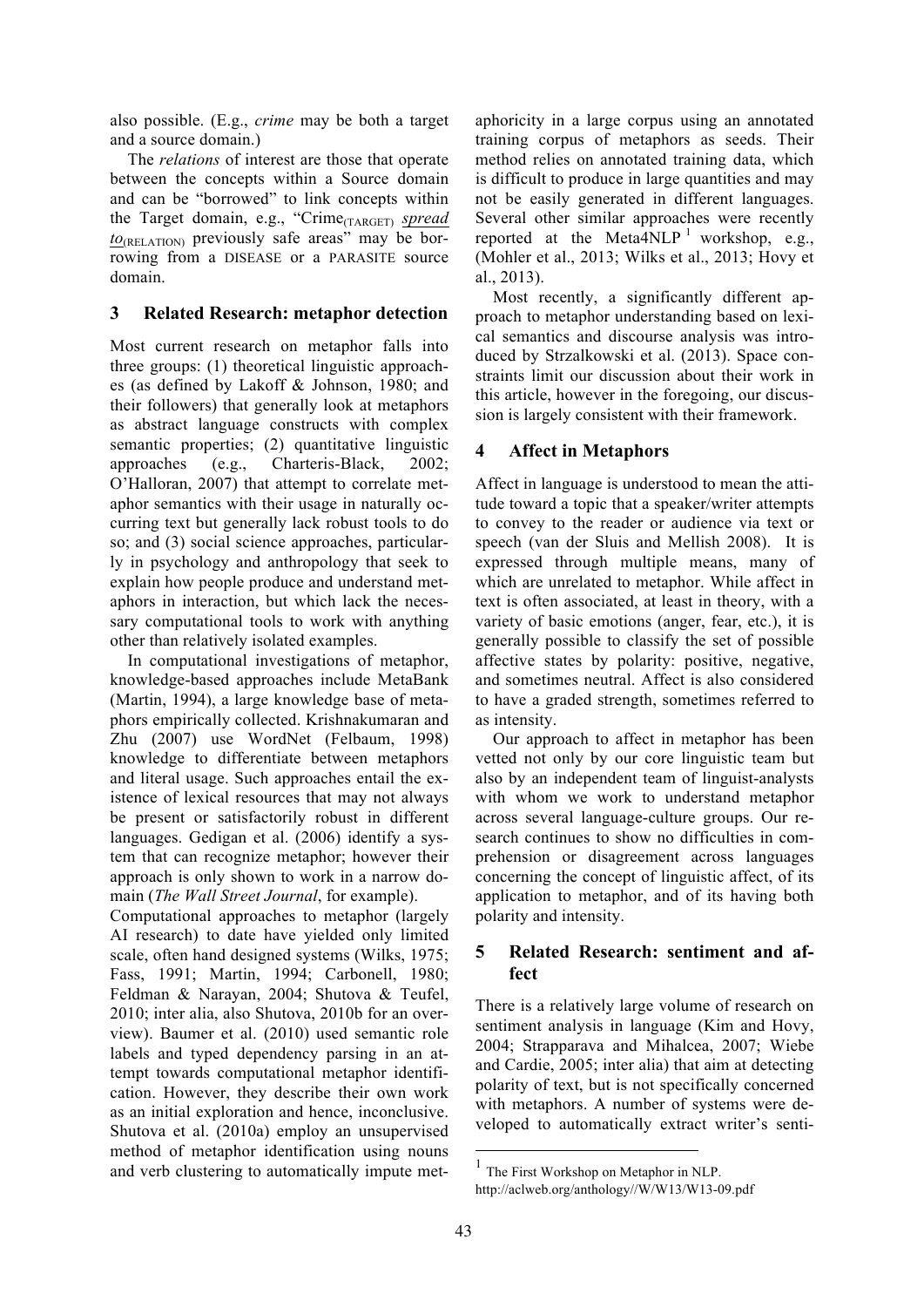ment towards specific products or services such as movies or hotels, from online reviews (e.g., Turney, 2002; Pang and Lee, 2008) or social media messages (e.g., Thelwall et al., 2010). None of these techniques has been applied specifically to metaphorical language, and it is unclear if these alone would be sufficient due to the relatively complex semantics involved in metaphor interpretation. Socher et al. (2013 cite) have recently used recursive neural tensor networks to classify sentences into positive/negative categories. However, the presence of largely negative concepts such as "poverty" in a given sentence overwhelms the sentiment for the sentence in their method. Other relevant efforts in sentence level sentiment analysis include Sem-Eval Task<sup>2</sup>. While presence of affect in metaphorical language is well documented in linguistic and psycholinguistic literature (e.g., Osgood, 1980; Pavio and Walsh, 1993; Caffi and Janney, 1994; Steen, 1994), relatively little work was done to detect affect automatically. Some notable recent efforts include Zhang and Barnden (2010), Veale and Li (2012), and Kozareva (2013), who proposed various models of metaphor affect classification based primarily on lexical features of the surrounding text: specifically the word polarity information. In these and other similar approaches, which are closely related to sentiment analysis, affect is attributed to the entire text fragment: a sentence or utterance containing a metaphor, or in some cases the immediate textual context around it.

In contrast, our objective is to isolate affect due to the metaphor itself, independently of its particular context, and also to determine how various elements of the metaphoric expression contribute to its polarity and strength. For example, we may want to know what is the affect conveyed about the Government as a target concept of the metaphor in "*Government regulations are crushing small businesses*." and how it differs in "*Government programs help to eradicate poverty in rural areas*." or in "*Feds plan to raise the tax on the rich*." In all these examples, there is a subtle interplay between the prior affect associated with certain words (e.g., "*crush*", "*poverty*") and the semantic role they occupy in the sentence (e.g., agent vs. patient vs. location, etc.). Our objective is to develop an approach that can better explain such differences. Not surprisingly, in one of the target domains we are investigating, the Economic Inequality domain,

there is considerable agreement on the basic attitudes across cultures towards the key target concepts: poverty is negative, wealth is positive, taxation is largely negative, and so on. This is in a marked contrast with another Target domain, the Governance domain where the target concepts tend to be neutral (e.g. bureaucracy, regulations etc.)

Another important motivation in developing our approach (although not discussed in this paper) is to obtain a model of affect that would help to explain empirically why metaphorically rich language is considered highly influential. Persuasion and influence literature (Soppory and Dillard, 2002) indicates messages containing metaphorical language produce somewhat greater attitude change than messages that do not. However, some recent studies (e.g., Broadwell et al., 2012) found that lexical models of affect, sentiment, or emotion in language do not correlate with established measures of influence, contrary to expectations. Therefore, a different approach to affect is needed based both on lexical and semantic features. We describe this new model below, and show some preliminary results in applications to metaphors interpretation.

## **6 Basic Affect Calculus**

The need for a new approach to affect arises from the inability of the current methods of sentiment analysis to capture the affect that is conveyed by the metaphor itself, which may be only a part of the overall affect expressed in a text. Affect conveyed in metaphors, while often more polarized than in literal language, is achieved using subtler, less explicit, and more modulated expressions. This presents a challenge for NLP approaches that base affect determination upon the presence of explicit sentiment markers in language that may mask affect arising from a metaphor. This problem becomes more challenging when strong, explicit sentiment markers are present in a surrounding context or when the attitude of the speaker/writer towards the target concept is considered.

Our initial objective is thus to detect and classify the portion of affect that the speaker/writer is trying to convey by choosing a specific metaphor. The observables here are the linguistic metaphors that are actually uttered or written; therefore, our method must be able to determine affect present in the linguistic metaphors first and then extrapolate to the conceptual metaphor based on evidence across multiple uses of the

<sup>2</sup> https://www.cs.york.ac.uk/semeval-2013/task2/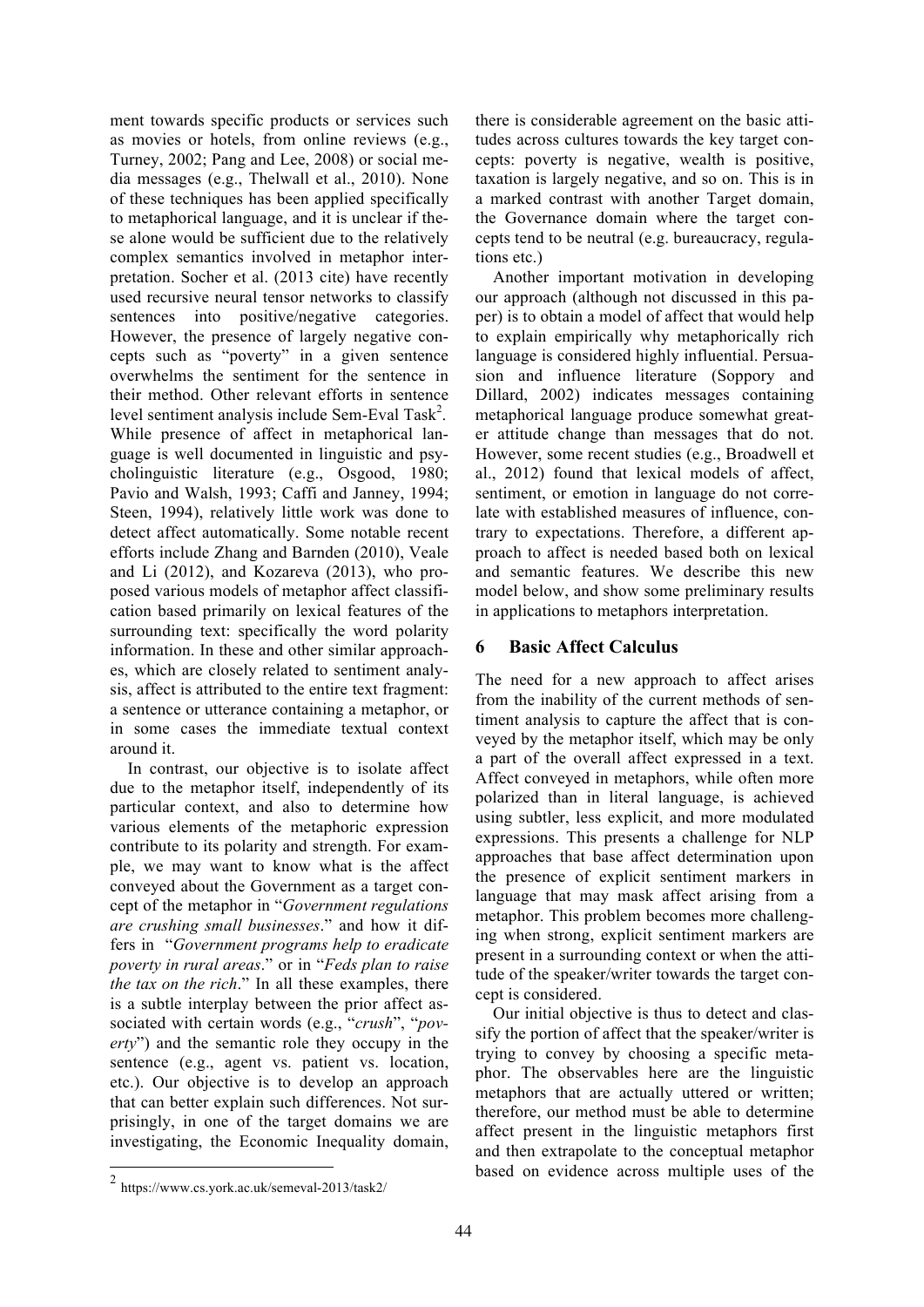same metaphor. Conceptual metaphors are posited by instances of linguistic metaphors that point to the same source domain. We choose initially to model the speaker/writer perspective; however, it may also be important to determine the effect that a metaphor has on the reader/listener, which we do not address here.

Affect in metaphor arises from the juxtaposition of a Source and a Target domain through the relations explicated in linguistic metaphors. These relations typically involve one or more predicates from the source domain that are applied to a target concept. For example, in "*Government regulations are crushing small businesses*." the relation "*crushing*" is borrowed from a concrete source domain (e.g., Physical Burden), and used with an abstract target concept of "*government regulation*" which becomes the agentive argument, i.e., *crushed(GovReg, X)*, where *X* is an optional patientive argument, in this case "*small businesses*". Thus, government regulation is said to be doing something akin to "crushing", a harmful and negative activity according to the Affective Norms in English (ANEW) psycholinguistic database (Bradley and Lang, 1999). Since "government regulation" is doing something negative, the polarity of affect conveyed about it is also negative. The ANEW lexicon we are using contains ratings of  $\sim$ 100K words. The original ANEW lexicon by Bradley and Lang was expanded following the work done by Liu et al. (2014) in expanding the MRC imageability lexicon. While other sources of valence judgments exist such as NRC (Mohammad et al., 2013) and MPQA (Weibe and Cardie, 2005), there are limitations – for instance – NRC lexicon rates each words on a positive or negative scale, which does not allow for more fine-grained analysis of strength of valence.

Calculation from Table 1 is further generalized by incorporating the optional second argument of the relation and the role of the target concept (i.e., agentive or patientive). Thus, if *X*='small business' as in the example above, the complete relation becomes *crushed(GovReg,* 

*SmBus),* which retains negative affect assuming that 'small business' is considered positive or at least neutral, an assessment that needs to be established independently.

The above calculations are captured in the Affect Calculus (AC), which was derived from the sociolinguistic models of topical positioning and disagreement in discourse (Broadwell et al., 2013).

 The Affect Calculus was conceived as a hypothetical model of metaphorical affect, involving the metaphor target, the source relation, as well as the arguments of this relation, one of which is the target itself. The basic version of the AC is shown in Table 1. We should note that the AC allows us to make affect inferences about any of the elements of the metaphoric relation given the values of the remaining elements. We should also note that this calculus does not yet incorporate any discernable prior affect that the target concept itself may carry. When the target concept may be considered neutral (as is "government regulation" when taken out of context) this table allows us to compute the affect value of any linguistic metaphor containing it. This is unlike the target concepts such as "poverty" which bring their prior affect into the metaphor. We will return to this issue later.

In the Affect Calculus table, *Relation* denotes a unary or binary predicate (typically a verb, an adjective, or a noun). In the extended version of the AC (Section 6) *Relation* may also denote a compound consisting of a predicate and one or more *satellite arguments*, i.e., arguments other than AGENT or PATIENT, such as ORIGIN or DES-TINATION for *motion verbs*, etc.

### **7 Extended Affect Calculus**

The basic Affect Calculus does not incorporate any prior affect that the target concept might bring into a metaphor. This is fine in some domains (e.g., Government), where most target concepts may be considered neutral. But in other target domains, such as the Economic Inequality domain, many of the target concepts have a

| <b>Relation type</b> | Type 1 (proper-<br>tive)<br>Rel(Target) | <b>Type 2 (agentive)</b><br>$Rel$ (Target, $X$ ) |                 | Type 3 (patientive)<br>Rel(X, Target) |               |
|----------------------|-----------------------------------------|--------------------------------------------------|-----------------|---------------------------------------|---------------|
| <b>Relation/X</b>    |                                         | $X \ge$ neutral                                  | $X \le$ neutral | $X \ge$ neutral                       | $X$ < neutral |
| Positive             | <b>POSITIVE</b>                         | <b>POSITIVE</b>                                  | $<$ UNSYMP      | <b>POSITIVE</b>                       | $<$ SYMPAT    |
| <b>Negative</b>      | <b>NEGATIVE</b>                         | $<$ UNSYMP                                       | $>$ SYMPAT      | $<$ SYMPAT                            | $>$ SYMPAT    |
| <i>Neutral</i>       | <b>NEUTRAL</b>                          | <b>NEUTRAL</b>                                   | $<$ NEUTRAL     | <b>NEUTRAL</b>                        | $<$ NEUTRAL   |

Table 1. A simple affect calculus specifies affect polarity for linguistic metaphors using a 5-point polarity scale [negative < unsympathetic < neutral < sympathetic < positive]. X is the second argument.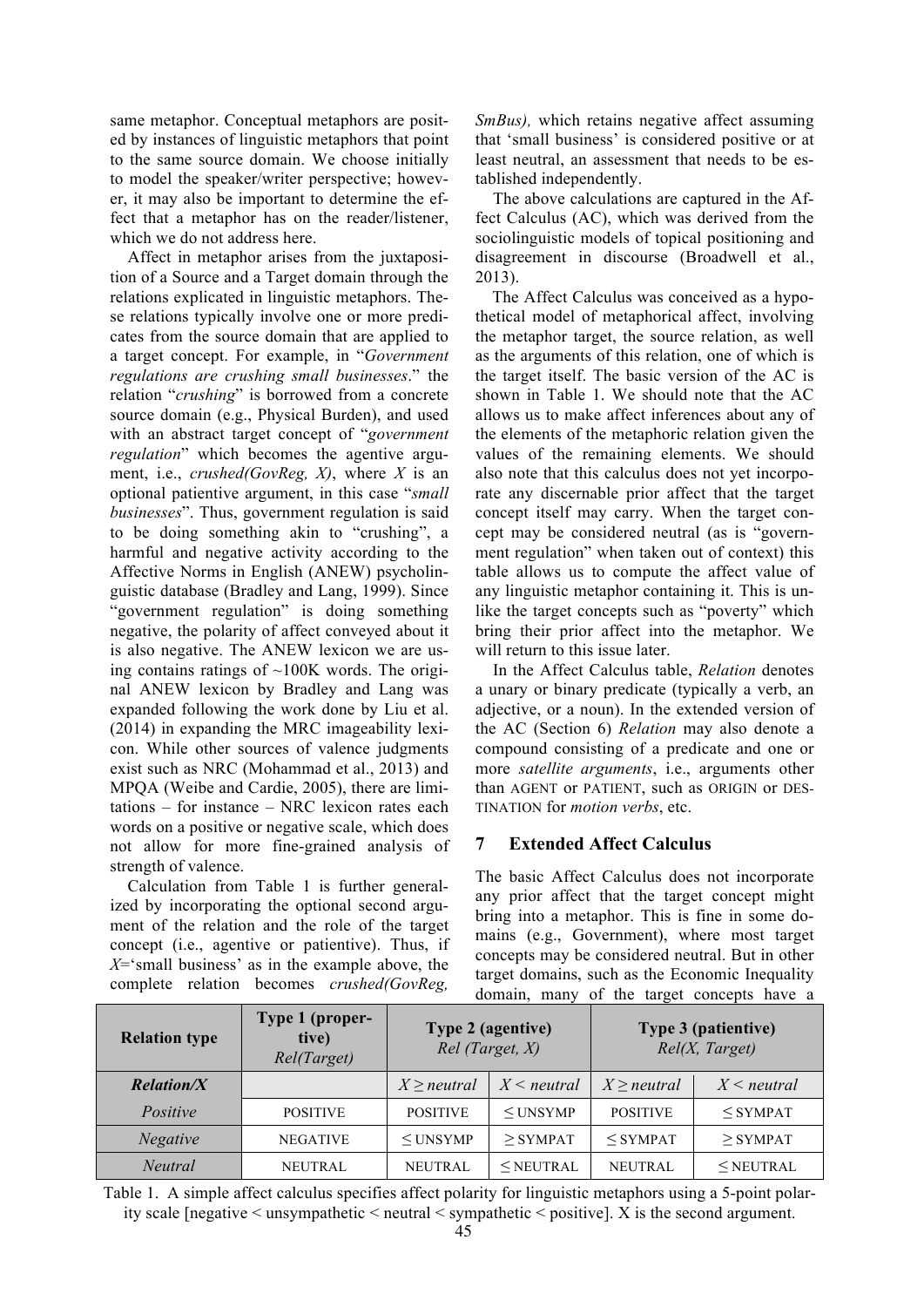strong prior affect in most cultures (e.g., 'poverty' is universally considered negative). We thus need to incorporate this prior affect into our calculation whenever an affect-loaded target concept is invoked in a metaphor. Where the basic Affect Calculus simply imposes a contextborne affect upon a neutral target concept, the Advanced Affect Calculus must combine it with the prior affect carried by the target concept, depending upon the type of semantic context. As already discussed, we differentiate 3 basic semantic contexts (and additional contexts in the extended Affect Calculus discussed in the next section) where the target concept is positioned with respect to other arguments in a metaphorical expression:

- *Propertive* context is when a property of a Target is specified (*e.g. deep poverty, sea of wealth*)
- *Agentive* context is when the Target appears as an agent of a relation that may involve another concept (Argument X) in the patient role (*e.g. Government regulations are crushing…, Government programs help…*)
- *Patientive* context is when the Target appears in the patient role that involves another concept (possibly implicit, Argument X) in the agent role. (*e.g. …eradicate poverty., ….navigate government bureaucracy)*

Table 1 (in the previous section) specifies how to calculate the affect expressed towards the target depending upon the affect associated with the Relation and the Argument X. In the Advanced Affect Calculus, this table specifies the *contextborne affect* that interacts with the affect associated with the target. When the target prior affect is unknown or assumed neutral, the AC table is applied directly, as explained previously. When the target has a known polarized affect, either positive or negative, the values in the AC table are used to calculate the final affect by combining the prior affect of the target with an appropriate value from the table. This is necessary for affect-loaded target concepts such as "poverty" or "wealth" that have strong prior affect and cannot be considered neutral.

In order to calculate the combined affect we define two operators ⊕ and ⊗. These operators form simple polarity algebra shown in Table 2. When the Target is in a Patientive relation, we use ⊗ to combine its affect with the context value from the AC table; otherwise, we use ⊕**.** In the table for  $\oplus$  operator, we note that combining opposing affects from the Target and the Relation causes the final affect to be undetermined (UND). In such cases we will take the affect of the stronger element (more polarized score) to prevail.

| ⊗   | pos | neg | neu | ⊕   | pos        | neg        | neu |
|-----|-----|-----|-----|-----|------------|------------|-----|
| pos | pos | neg | pos | pos | pos        | <b>UND</b> | pos |
| neg | neg | pos | neg | neg | <b>UND</b> | neg        | neg |
| neu | pos | neg | neu | neu | pos        | neg        | neu |

Table 2: Polarity algebra for extended affect calculus

More specifically, in order to determine the combined polarity score in these cases, we compute the distance between each element's ANEW score and the closest boundary of the neutral range of scores. For example, ANEW scores are assigned on a 10-point continuum (derived from human judgments on 10-point Likert scale) from most negative (0) to most positive (9). Values in the range of 3.0 to 5.0 may be considered neutral (this range can be set differently for target concepts and relations):

- Poverty affect score =  $1.67$  (ANEW) 3 (neutral lower)  $= -1.33$
- Grasp affect score =  $5.45$  (ANEW)  $5$ (neutral upper) $= +0.45$

Consider the expression "poverty's grasp". Since poverty is a polarized target concept in Propertive position, we use  $\oplus$  operator to combine its affect value with that of Relation (*grasp*). The result is negative:

• "Poverty's grasp" affect score (via

 $AC\oplus$ ) = -1.33 + 0.45 = -0.82 (negative) When the combined score is close to 0 (-0.5 to +0.5) the final affect is neutral.

## **7.1 Exceptions**

The above calculus works in a majority of cases, but there are exceptions requiring specialized handling. An incomplete list of these is below (and cases will be added as we encounter them):

*Reflexive relations*. In some cases the target is in the agentive position but semantically it is also a patient, as in "poverty is spreading". These cases need to be handled carefully – although the current AC may be able to handle them in some contexts. When interpreted as an agentive rela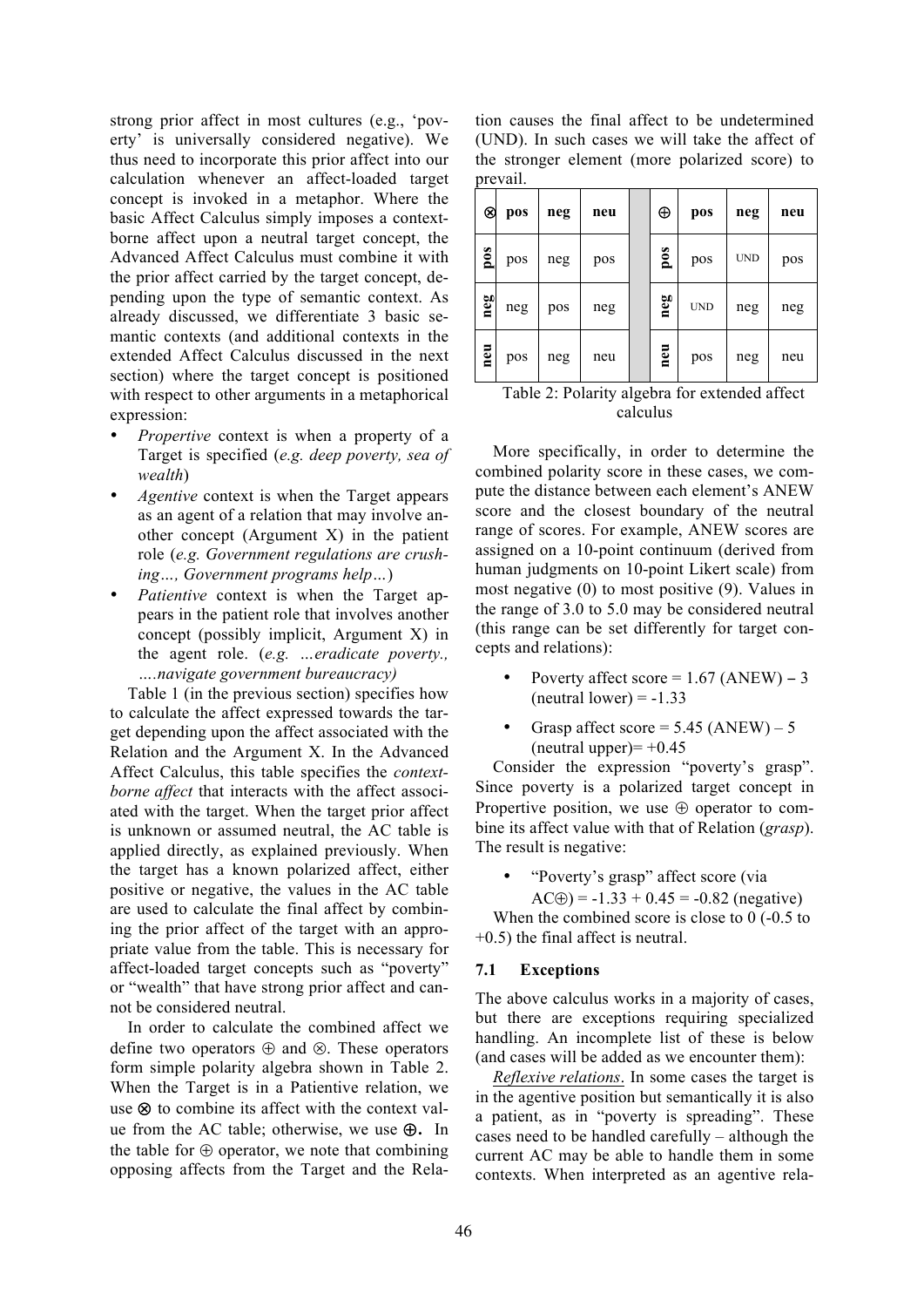tion, the affect of "poverty is spreading" comes out as undetermined but would likely be output as negative on the basis of the strong negative affect associated with poverty (vs. weaker positive affect of "spreading"). When handled as a patientive relation (an unknown force is spreading poverty), it comes out clearly and strongly negative. Similarly, "wealth is declining" is best handled through patientive relation. Therefore, for this AC we will treat intransitive relations as patientive.

*Causative relations*. Some relations denoted by causative verbs such as "alleviate", "mitigate" or "ease" appear to presuppose that their patient argument has negative affect, and their positive polarity already incorporates this assumption. Thus, "alleviate" is best interpreted as "reduce the negative of", which inserts an extra negation into the calculation. Without considering this extra negation we would calculate "alleviate(+) poverty(-)" as negative (doing something positive to a negative concept), which is not the expected reading. Therefore, the proposed special handling is to treat "alleviate" and similar relations as always producing positive affect when applied to negative targets.

### **8 Extensions to Basic Affect Calculus**

The basic model presented in the preceding section oversimplifies certain more complex cases where the metaphoric relation involves more than 2 arguments. Consequently, we are considering several extensions to the basic Affect Calculus as suggested below. The foregoing should be treated as hypotheses subject to validation.

One possible extension involves relations represented by verbs of motion (which is a common source domain) that involve satellite arguments such as ORIGIN and DESTINATION in addition to the main AGENT and PATIENT roles. Any polarity associated with these arguments may impact affect directed at the target concept appearing in one of the main role positions. Likewise, we need a mechanism to calculate affect for target concepts found in one of the satellite roles. In "*Federal cuts could push millions into poverty*" the relation '*push into*' involves three arguments: AGENT (*Federal cuts*), PATIENT (*millions* [people]) and DESTINATION (*poverty*). In calculating affect towards 'Federal cuts' it is not sufficient to consider the polarity of the predicate "*push*" (or "*push into*"), but instead one must consider the polarity of "*push into (poverty)*" as the composite agentive relation involving 'federal cuts'.

The polarity of this composite, in turn, depends upon the polarity of its destination argument. In other words:

### *polarity*(*Rel*(DEST)) = *polarity* (DEST)

Thus, if '*poverty*' is negative, then pushing someone or something into poverty is a harmful relation. Assuming that '*millions* [people]' is considered at least neutral, we obtain negative affect for '*Federal cuts*' from the basic Affect Calculus table.

An analogous situation holds for the 'ORIGIN' argument, with the polarity reversed. Thus:

*polarity* (*Rel* (ORIGIN)) = ~*polarity* (ORIGIN)

In other words, the act of removing something from a bad place is helpful and positive. For example, in "*Higher retail wages would lift Americans out of poverty*" the relation compound "*lift out of (poverty)*" is considered helpful/positive. Again, once the polarity of the relation compound is established, the basic affect calculus applies as usual, thus we obtain positive affect towards '*higher retail wages*'. In situations when both arguments are present at the same time and point towards potentially conflicting outcomes, we shall establish a precedence order based on the evidence from human validation data.

Another class of multi-argument relations we are considering includes verbs that take an IN-STRUMENT argument, typically signaled by '*with*' preposition. In this case, affect inference for the relation compound is postulated as follows:

*polarity* (*Rel* (INSTR))

= *polarity* (INSTR) if *polarity*(INSTR) < *neutral*

= *polarity* (*Rel*) otherwise

In other words, using a negative (bad) instrument always makes the relation harmful, while using a positive or neutral instrument has no effect on the base predicate polarity.

Other types of multi-argument relations may require similar treatment, and we are currently investigating further possible extensions. In all cases not explicitly covered in the extended Affect Calculus, we shall assume the default condition that other satellite arguments (such as TIME, LOCATION, etc.) will have no impact on the polarity of the source relation compound. In other words:

 $polarity (Rel (s-role)) =_{\text{default}}$  *polarity* (*Rel*)

## **9 Evaluation and Results**

For an evaluation, our objective is to construct a test that can evaluate the ability of an automated system to correctly identify and classify the af-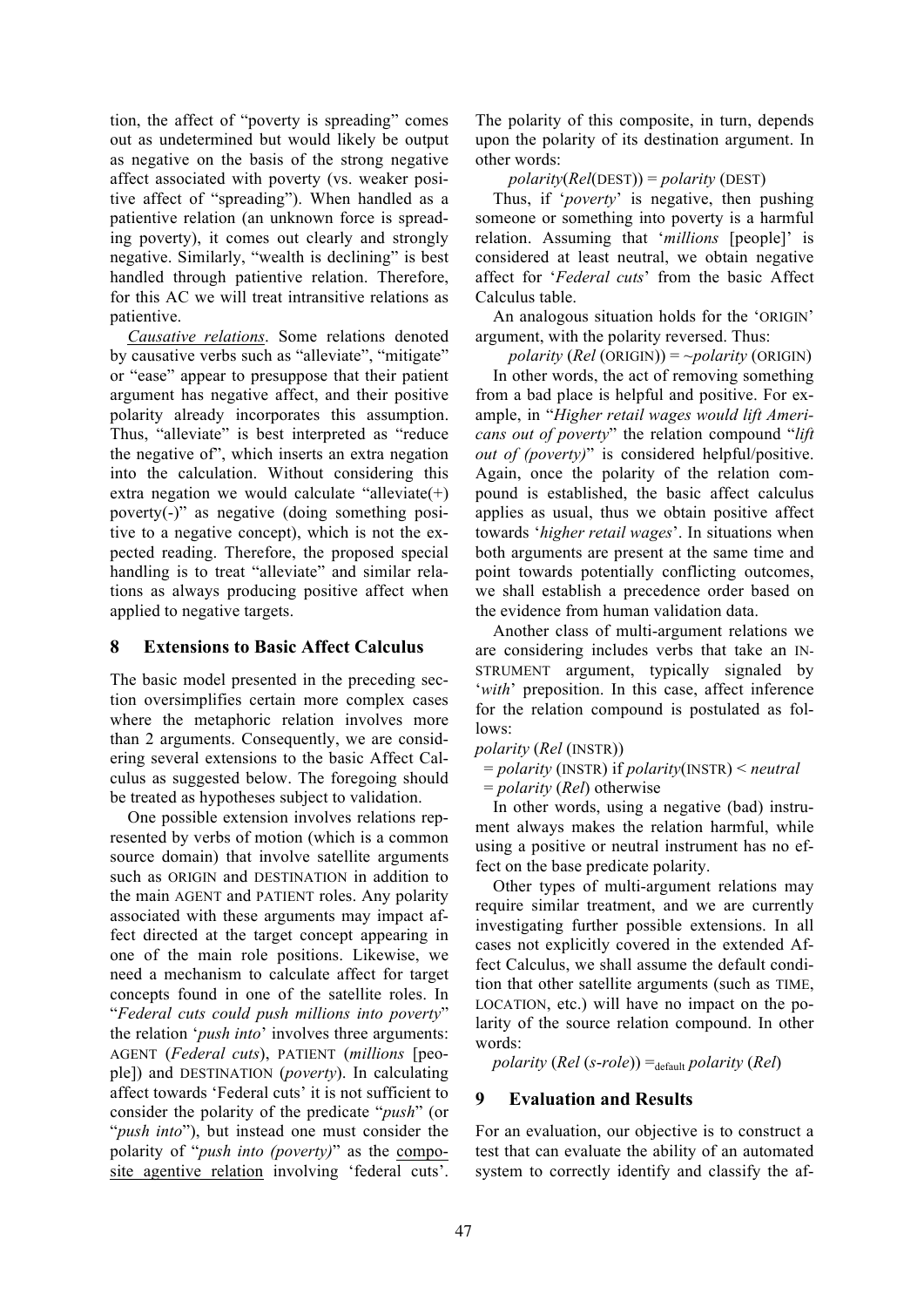fect associated with linguistic and conceptual metaphors. A series of naturally occurring text samples containing a linguistic metaphor about a target concept are presented as input to the system. The system outputs the affect associated with the metaphor, as positive, negative, or neutral. The system output is then compared to human generated answer key resulting in an accuracy score. The evaluation thus consists of two components:

1. Determining the ground truth about affect in test samples;

2. Measuring the automated system's ability to identify affect correctly.

Step 1 is done using human assessors who judge affect in a series of test samples. Assessors are presented with brief passages where a target concept and a relation are highlighted. They are asked to rank their responses on a 7-point scale for the following questions, among others:

- *To what degree does the above passage use metaphor to describe the highlighted concept?*
- *To what degree does this passage convey an idea that is either positive or negative?*

It is strictly necessary that input to the system be metaphorical sentences, since affect may be associated with non-metaphoric expressions as well; in fact, some direct expressions may carry stronger affect than subtle and indirect metaphors. This is why both questions on the survey are necessary: the first focuses the assessor's attention on the highlighted metaphor before asking about affect. If the purpose of the test is to measure the accuracy of assigning affect to a metaphor, then accuracy should be measured against the subset of expressions judged to be metaphorical.

The judgments collected from human assessors are tested for reliability and validity. Reliability among the raters is computed by measuring intra-class correlation (ICC) (McGraw & Wong, 1996; Shrout & Fleiss, 1979). Typically, a coefficient value above 0.7 indicates strong agreement. In general, our analyses have shown that we need approximately 30 or more subjects in order to obtain a reliability coefficient of at least 0.7. In addition, certain precautions were taken to ensure quality control in the data. We used the following criteria to discard a subject's data: (1) completed the task too quickly (i.e., averaged fewer than 10 seconds for each passage); (2) gave the same answer to 85% or more of the test items; (3) did not pass a simple language proficiency test; or (4) did not provide correct answers to a set of randomly inserted control passages which have been previously judged by experts to be unequivocally literal or metaphorical. Human judgments are collected using Amazon's Mechanical Turk services. For each passage in surveys, we would collect at least 30 viable judgments. In addition, we have native language speakers who have been rigorously trained to provide expert judgments on metaphor and affect identification task. Table 3 shows the intra-class correlations for affect determination amongst Mechanical Turk subjects. Experiments were conducted in 4 languages: English, Spanish, Russian, and Farsi.

|          | English | <b>Spanish</b> | <b>Russian</b> | Farsi |
|----------|---------|----------------|----------------|-------|
| Metaphor | 0.864   | 0.853          | 0.916          | 0.720 |
| Affect   | 0.924   | 0.791          | 0.713          | 0.797 |

Table 3: Intra-class correlations for metaphor and affect assessment by Mechanical Turk subjects

In Figure 1, we present partial evidence that the human assessment collection method captures the phenomenon of affect associated with metaphors. The chart clearly shows that affect tends to be more polarized in metaphors than in literal expressions. The chart is based on more than 11,000 affect judgments for English linguistic metaphors and literal expressions about Governance concepts. We see a highly pronounced tendency towards the polarization of affect (both positive and negative). Ratings of affect (y-axis) in metaphoric expressions (columns 5-7) are judged to be stronger, and in particular more negative than the literal expressions (columns 1- 3). A similar trend occurs with other target concepts as well as other languages, although the data are less reliable due to smaller test samples. Once an answer key is established using the aforementioned procedures, system accuracy can be determined from a confusion matrix as shown in Table 4. In Table 4, we show system assignment of affect versus answer key for English Governance and Economic Inequality target metaphors. Overall accuracy across positive, negative and neutral affect for English test set of 220 samples is 74.5%. Analogous confusion matrices have been constructed for Spanish, Russian and Farsi. NLP resources such as parser and lexicons for the languages other than English are not as robust or well rounded; therefore affect classification accuracy in those languages is impacted.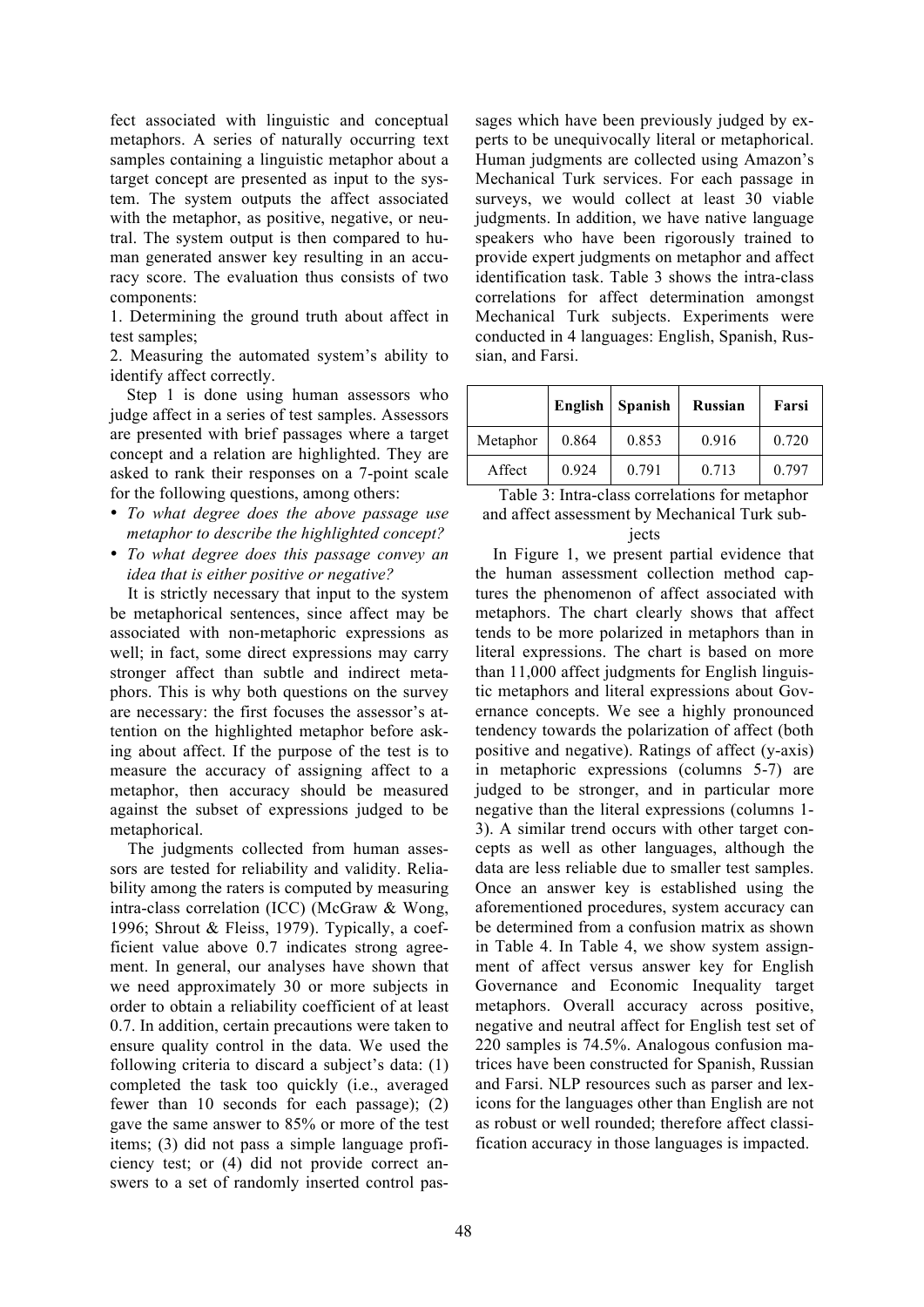

Figure 1: Distribution of affect polarity in human judgment of English literal and metaphorical expressions from the Governance domain. Metaphoricity of an expression (x-axis) is judged from highly literal (1) to highly metaphorical (7)

Table 5 shows the accuracy of affect detection for expressions that the system determined to be metaphors across all four languages under investigation. Evaluation set for numbers reported in Table 5 contains a total of 526 linguistic metaphors in these four languages.

| English Affect         |               | System identified as |          |         |  |
|------------------------|---------------|----------------------|----------|---------|--|
| Sample size $=$<br>220 |               | Positive             | Negative | Neutral |  |
|                        | Positive      | 40                   | 16       |         |  |
| Answer<br>Key          | Nega-<br>tive | 12                   | 109      |         |  |
|                        | Neutral       | 10                   | 14       |         |  |

Table 4: Confusion matrix for affect classification in English linguistic metaphors in Governance and Economic Inequality Domain. Accuracy is 74.5%

|          |       | English   Spanish   Russian   Farsi |     |     |
|----------|-------|-------------------------------------|-----|-----|
| Accuracy | 74.5% | 71%                                 | 59% | 64% |

Table 5: Performance on affect classification for linguistic metaphors in four languages

#### **10 Conclusion**

In this paper we presented a new approach to automatic computing of affect in metaphors that exploits both lexical and semantic information in metaphorical expressions. Our method was evaluated through a series of rigorous experiments

where more than several dozen of qualified assessors judged hundreds of sentences (extracted from online sources) that contained metaphorical expressions. The objective was to capture affect associated with the metaphor itself. Our system can approximate human judgment with accuracy ranging from 59% for Russian to 74% for English. These results are quite promising. The differences are primarily due to varied robustness of the language processing tools (such as parsers and morphological analyzers) that are available for each language. We note that a direct comparison to lexical approaches such as described by Kozareva (2013) is not possible at this time due to differences in assessment methodology, although it remains one of our objectives.

Our next step is to demonstrate that the new way of calculating affect can lead to a reliable model of affective language use that correlates with other established measures of influence.

### **Acknowledgements**

Supported by the Intelligence Advanced Research Projects Activity (IARPA) via Department of Defense US Army Research Laboratory contract number W911NF-12-C-0024. The U.S. Government is authorized to reproduce and distribute reprints for Governmental purposes notwithstanding any copyright annotation thereon. Disclaimer: The views and conclusions contained herein are those of the authors and should not be interpreted as necessarily representing the official policies or endorsements, either expressed or implied, of IARPA, DoD/ARL, or the U.S. Government.

#### **References**

- David W. Allbritton, Gail McKoon, and Richard J. Gerrig. 1995. Metaphor-based schemas and text Representations: making connections through conceptual metaphors, *Journal of Experimental Psychology*: *Learning, Memory, and Cognition*, 21(3):612-625.
- Eric P. S. Baumer, James P. White, and Bill Tomlinson. 2010. Comparing semantic role labeling with typed dependency parsing in computational metaphor identification. In *Proceedings of the NAACL HLT 2010 Second Workshop on Computational Approaches to Linguistic Creativity*, pages 14–22*,*  Los Angeles, California.
- Margaret M. Bradley, and Peter Lang. 1999. Affective norms for English words (ANEW): Instruction manual and affective ratings. Technical Report C-2. University of Florida, Gainesville, FL.
- George Aaron Broadwell, Umit Boz, Ignacio Cases, Tomek Strzalkowski, Laurie Feldman, Sarah Tay-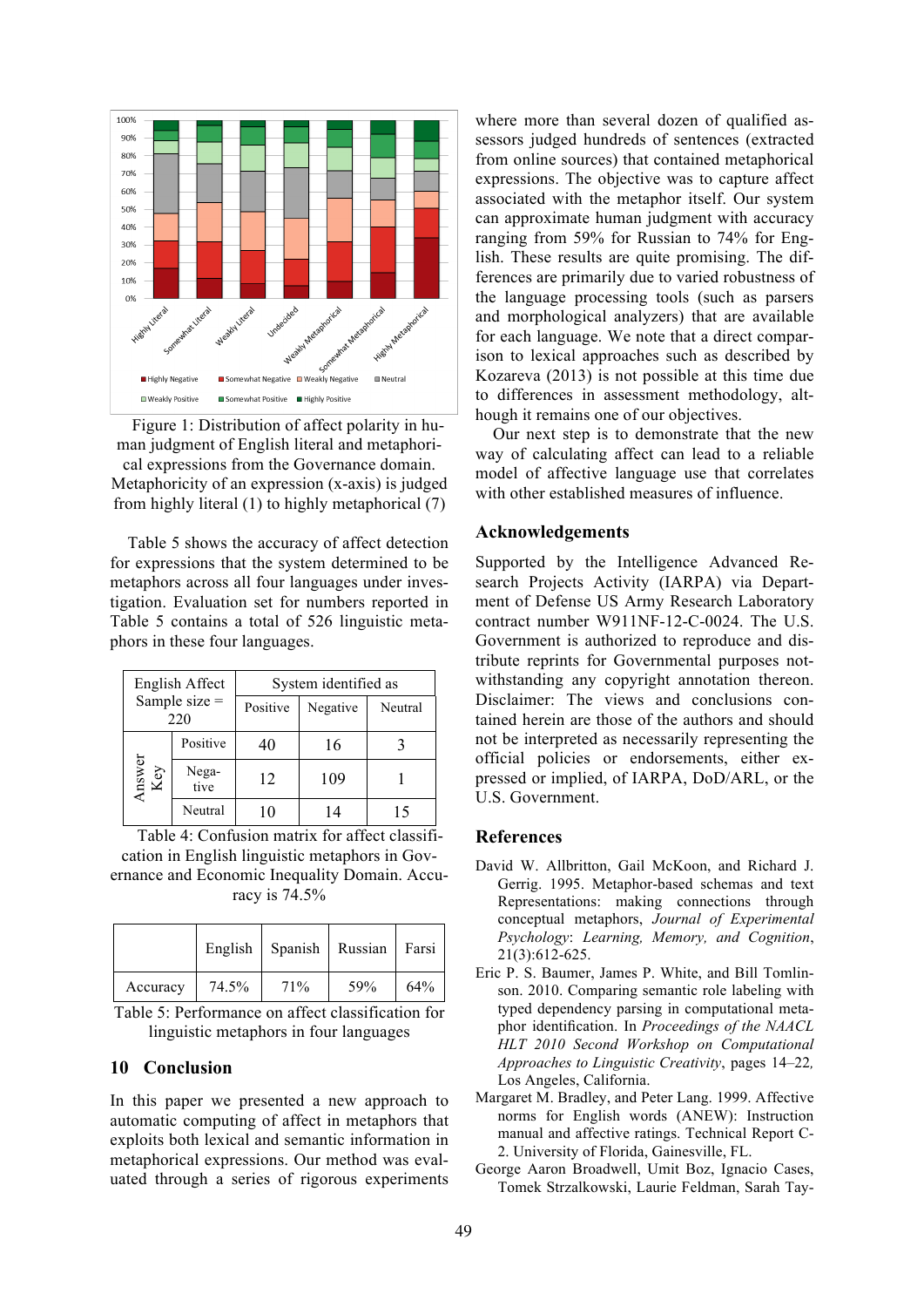lor, Samira Shaikh, Ting Liu, Kit Cho, and Nick Webb. 2013. Using imageability and topic chaining to locate metaphors in linguistic corpora. In *Proceedings of International Conference on Social Computing, Behavioral-Cultural Modeling, & Prediction*, pages 102–109. Washington D.C.

- George Aaron Broadwell, Jennifer Stromer-Galley, Tomek Strzalkowski, Samira Shaikh, Sarah Taylor, Umit Boz, Alana Elia, Laura Jiao, Ting Liu and Nick Webb. 2012. Modeling socio-cultural phenomena in discourse. *Journal of Natural Language Engineering*, pages 1–45. *Cambridge Press.*
- Claudia Caffi, and Richard W. Janney. 1994. Towards a pragmatics of emotive communication. *Journal of Pragmatics*, 22:325–373.
- Jaime Carbonell. 1980. Metaphor: A key to extensible semantic analysis. In *Proceedings of the 18th Annual Meeting on Association for Computational Linguistics*.
- Jonathan, Charteris-Black. 2002. Second language figurative proficiency: A comparative study of Malay and English. *Applied Linguistics*  23(1):104–133.
- Dan, Fass. 1991. met\*: A Method for Discriminating Metonymy and Metaphor by Computer. *Computational Linguistics*, 17:49-90
- Jerome Feldman, and Srinivas Narayanan. 2004. Embodied meaning in a neural theory of language. *Brain and Language*, 89(2):385–392.
- Christiane D. Fellbaum. 1998. *WordNet: An electronic lexical database* (1<sup>st</sup> ed.). MIT Press.
- Matt Gedigian, John Bryant, Srini Narayanan and Branimir Ciric. 2006. Catching Metaphors. In *Proceedings of the Third Workshop on Scalable Natural Language Understanding ScaNaLU 2006*, pages 41–48. New York City: NY.
- Dirk Hovy, Shashank Shrivastava, Sujay Kumar Jauhar, Mrinmaya Sachan, Kartik Goyal, Huying Li, Whitney Sanders and Eduard Hovy. 2013. Identifying Metaphorical Word Use with Tree Kernels. In the *Proceedings of the First Workshop on Metaphor in NLP, (NAACL)*. Atlanta.
- Soo-Min Kim and Eduard Hovy. 2004. Determining the sentiment of opinions. In *Proceedings of the 20th international conference on Computational Linguistics*, COLING '04.
- Zornitsa Kozareva. 2013. Multilingual Affect Polarity and Valence Prediction in Metaphor-Rich Texts. In *Proceedings of the 51st Annual Meeting of the Association for Computational Linguistics* (ACL 2013)
- Saisuresh Krishnakumaran and Xiaojin Zhu. 2007. Hunting elusive metaphors using lexical resources. In *Proceedings of the Workshop on Computational Approaches to Figurative Language*, pages 13– 20. Rochester, NY.
- George Lakoff, and Mark Johnson. 1980. *Metaphors we live by*. University Of Chicago Press, Chicago, Illinois.
- George, Lakoff. 2001. *Moral politics: what conservatives know that liberals don't.* University of Chicago Press, Chicago, Illinois.
- Ting Liu, Kit Cho, George Aaron Broadwell, Samira Shaikh, Tomek Strzalkowski, John Lien, Sarah Taylor, Laurie Feldman, Boris Yamrom, Nick Webb, Umit Boz and Ignacio Cases. 2014. Automatic Expansion of the MRC Psycholinguistic Database Imageability Ratings. In Proceedings of *9th Language Resources and Evaluation Conference*, (LREC 2014)Reykjavik, Iceland.
- Liisa, Malkki. 1992. National geographic: The rooting of people and the territorialization of national identity among scholars and refugees. *Society for Cultural Anthropology*, 7(1):24–44.
- James Martin. 1988. A computational theory of metaphor. *Ph.D. Dissertation.*
- Kenneth O. McGraw and S. P. Wong. 1996. Forming inferences about some intraclass correlation coefficients. *Psychological Methods, 1*(1): 30–46.
- Mohammad, S.M., S. Kiritchenko, and X. Zhu. 2013. NRC-Canada: Building the state-of-the-art insentiment analysis of tweets. In Proceedings of the *Seventh International Workshop on Semantic Evaluation Exercises* (SemEval-2013), Atlanta, Georgia, USA, June 2013.
- Michael Mohler, David Bracewell, David Hinote, and Marc Tomlinson. 2013. Semantic signatures for example-based linguistic metaphor detection. In The *Proceedings of the First Workshop on Metaphor in NLP, (NAACL)*, pages 46–54.
- Musolff, Andreas. 2008. What can critical metaphor analysis add to the understanding of racist ideology? Recent studies of Hitler's anti-semitic metaphors, critical approaches to discourse analysis across disciplines. Critical *Approaches to Discourse Analysis Across Disciplines*, 2(2):1–10.
- Kieran, O'Halloran. 2007. Critical discourse analysis and the corpus-informed interpretation of metaphor at the register level. *Oxford University Press*
- Charles E. Osgood. 1981. The cognitive dynamics of synaesthesia and metaphor*.* In *Proceedings of the National Symposium for Research in Art. Learning in Art: Representation and Metaphor*, pages 56-80. University of Illinois Press.
- Bo Pang and Lillian Lee. 2008. Opinion mining and sentiment analysis. Found. *Trends Inf. Retr*., 2(1- 2):1–135, January.
- Allan Pavio and Mary Walsh. 1993. Psychological processes in metaphor comprehension and memory. In Andrew Ortony, editor, *Metaphor and thought* (2<sup>nd</sup> ed.). Cambridge: Cambridge University Press.
- Patrick E Shrout and Joseph L Fleiss. 1979. Intraclass correlations: Uses in assessing rater reliability. *Psychological Bulletin, 86*(2):420–428.
- Ekaterina Shutova. 2010. Models of metaphors in NLP. In *Proceedings of ACL 2010*. *Uppsala, Sweden.*